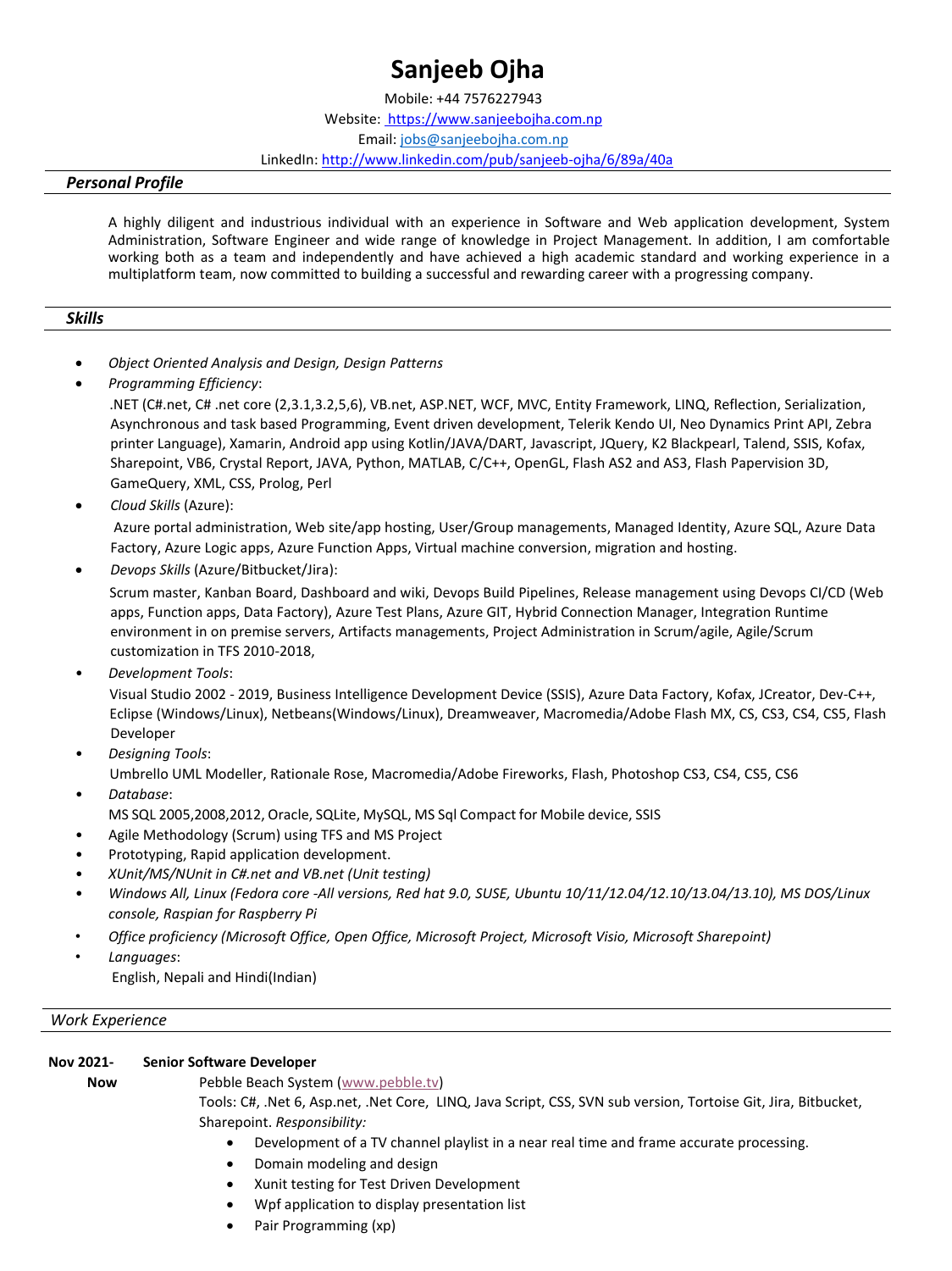#### **Oct 2011 - Software Developer /Team Lead**

#### **Nov 2021** Moog Inc. [\(www.moog.co.uk\)](http://www.moog.co.uk/)

*Tools:* C#, .Net Framework, Asp.net, .Net Core, MCV, Entity Framework, LINQ, Kotlin, Xamarin, Talend, JQuery, Ajax, Java Script, CSS, TFS, Azure Devops, SVN sub version, MSSQL 2008-2016, SSIS, Azure Data factory, K2 blackpearl (workflow and k2 form), Sharepoint, Kofax, Objective C, JAVA, Blackberry RIM *Responsibility: Software development, Support and maintenance of .net Application and integration tools, mobile app development using Kotlin/Xamarin. Manage other two supporting developers in offshore.* 

- **Scrum master** for a team of 3-4 offshore developers using Azure Devops **Kanban board**. I am responsible for maintaining **scrum board**, Daily standup **scrum calls**, **Iteration planning**.
- Devops **Pipeline builds**, Devops **CI/CD**, Devops **GIT**, **Artifacts** maintenance.
- Change Release management using Automatic **Devops CI/CD**.
- Migration of .net application hosted in on premise architecture to Azure. While doing so, Applications are connected to on premise system using **on premise Integration runtime**, **on premises data gateway** and **Hybrid connection manager**.
- Migration of **SSIS** to **Azure Data factory**.
- Integrating Sales portal to MBS and MFG pro ERP systems using **Talend Data Tool**.
- Festo Name plate module is a windows application which uses **ZPL**(zebra programming language) and **Neo dynamic label printing library** to generate barcode and print using Zebra label printer.
- SMMD and Nameplate web application written in .**net core 3.2 mvc** also uses Neo dynamic label printing library. The UI is build using **Telerik's Kendo UI**.
- **Report Cleaner App** for android is created in **Kotlin** using **android studio** for android 8+. This service app removes old reports generated by forecast generator. This app logs all the changes made in **sqlite database** and saved in azure database server using webservices.
- **BOM mobile** app is written in **Xamarin visual studio** for **android phone**. Users with right access can search for the BOM and parts details in the mobile app. The result is shown as list and detail information on the parts are shown in a separate detail page. **BOM mobile app** is a **native android App**. This app stores recent 100 BOM search in **sqlite database** for faster /**offline search**. The search result is fetched from **Azure function app** (web service).
- **Scribe integration tool** was used to sync data between Horizons and **Microsoft Dynamics CRM**.
- Horizons is a sales forcasting tool developed in **vb5**. My role is to **migrate horizons development server** (xp) to **windows 10** and host it in **Azure**. I support the application monthly build process and any support ticket raised for horizons application. Horizons is integrated to **MFG pro** and **SAP** using Microsoft SSIS jobs. I was responsible for designing and development of **SSIS jobs**. It is a complex set of jobs which runs every day and a monthly job runs on the first of every month to import sales related data from ERP systems.
- *AP Scanning* is a system to extract data from invoice and automate accounts payable processing and is developed in **C#.net**, **K2 blackpearl**, **Kofax**, **Sharepoint**, **SSIS** and **MSSQL 2008 R2**. My responsibility is to develop various modules, support the whole system, deployment in various business sites at Germany, Luxemburg, United Kingdom, Unna, inter-company and expanding to few more European sites.
- *TIPQA Integration* is a system to integrate **MFG Pro** and **TIPQA**. XMLs generated by MFG Pro Qxtend is loaded to TIPQA Database using **SSIS**. My responsibility was to develop, support for various business sites.
- *European Performance Review* is a process to securely review the performance of employee to review and evaluate the performance. (**C# Asp.Net**/**MSSQL 2008**)
- *ePortal Integration* is an integration tool developed in **SSIS** and **MSSQL** to integrate Business Data and ecommerce solution to track and place sales order by customer.
- Proposal Pricing is a process designed and developed in **Sharepoint** and **C# .Net** application for generating and evaluating cost proposals of contracts.
- *Sales Workforce tools* are **IOS** and **Blackberry** native applications and HTML5 site optimized for IPAD2 and 3 (**.net 4** and **MVC 3 Razor View Engine**) to record and track clients and client requests by sales people.
- Also responsible to manage .net applications in TFS/Azure Devops. Manage and monitor bugs, user stories and work items in TFS. Scrum process in Devops is used as development process. Build and Deployment of the .net application are done automatically using **MSBuild** and **TFS**.
- I am responsible for supporting other projects like *IT Change Request*, *ERP web services*, *Dashboard application*, *Project Web*, *Intranet portal* and **more than 20** other **.Net** and **Sharepoint 2007** applications.
- I am responsible for training and managing two other developers to maintain and support all Applications.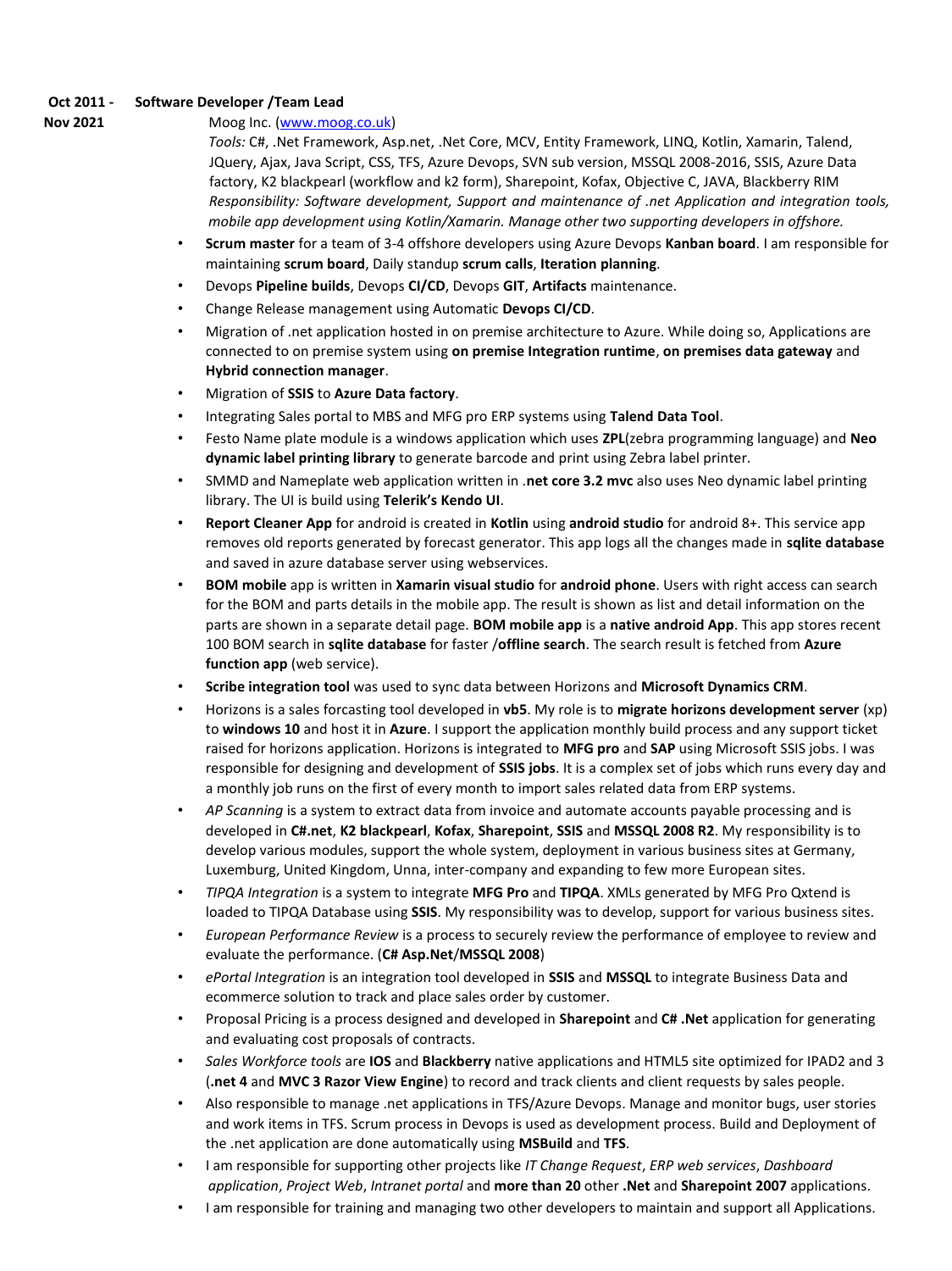• I am also responsible for maintaining **development servers** and **development virtual machines** for various tools and applications including **Sharepoint**, **MSSQL Server 2012**, **Kofax** and **K2 blackperl**.

## Feb 2010 – **Freelancer Web Developer**

Sept 2011 Gloomshade [\(http://www.gloomshade.no\)](http://www.gloomshade.no/)

*Tools:* Php, MySql, Flash AS3, Ajax, GameQuery, Java2d, Javascript, xml, css, Adobe cs4 *Responsibility:* 

- *JWPlayer* was integrated into the system. Playlist for this **flash video player** was generated dynamically in **XML**.
- **Javascript 2d drawing** library was used for *workflow diagram*.
- **Gamequery** was implemented for the *3d animation* for time management.
- **Flash** website for the short movie 'The man for hug and kiss' ([http://www.hugandkissmovie.com\)](http://www.hugandkissmovie.com/) was developed using **Flash CS5** and **Flash Action Script 3.0.**
- **JQuery** tooltip was implemented to create *dynamic menu*.
- **RSS, Youtube video, Facebook feed, Odesk** was *embedded* into a web module.

#### Dec 2008- **System Analyst/ Developer**

Mar 2009 ITCorn Pvt. Ltd. [\(http://www.itcorn.com\)](http://www.itcorn.com/) (Part time) *Tools:* C#.Net, VB.net, Asp.Net, MSSQL 2008, SSIS, Oracle, MySQl, SQLite, Flash As3, Flash As2, Flash Papervision 3d, Mar-2009- PHP, Photoshop CS4 *Responsibility:*  Jan 2010 Requirement analysis, dealing with clients/business partners, Cost analysis.  $\Box$ (Full time)

- Desktop/Web application development, Designing, Development and Database.  $\Box$
- *Graphical Data validation for Windmill tower* is a data validation and report generation software for  $\Box$ Windmill tower. This application use **ZedGraph** to draw graph and was developed using **C#.net** and **MSSQL 2008**. This application is **highly secure** and can run only in specific machine for which it was developed.
- *Entrance preparation Software for Engineering and Medical Students* is a question answering software  $\Box$ designed for students of Engineering and Medical Students. The software was developed in **C#.Net 4.0** and **SQLite** as database. **LATEX** for .Net was used to write questions and for complex writing such as Chemical formula and equations, Mathematical equations, integrations and summation etc. The application is highly interactive, uses graphics and images and generates report using **Crystal Report** after each test or practice. The software is **highly secure** and strictly requires CD in CD-Rom to start the application.
- Web version Entrance preparation Software for Engineering and Medical Students is a question answering П. software designed for students of Engineering and Medical Students. The software was developed in **VB.Net 4.0/ASP.Net** and **SQLite** as database. The web-application is installed in the web server in intranet and accessed within the network of Entrance preparation institution**.**
- *Flash E-Shopping* site (formally www.yorozu.jp) was developed in **Flash** and **Flash Action Script 3.0**.  $\Box$
- Maintenance of **E-commerce** site for selling property using **PHP***.*  $\Box$
- *Flash 3D Image gallery* was designed using **Papervision 3D library** and **Flash Action Script 3.0.**  $\Box$
- Network administration.  $\Box$
- Backup and restore data and database.  $\Box$
- $\Box$ **NUnit** testing and **SVN subversion** control.

#### Nov 2007- **.Net Application Developer**

Mar 2009

- ByproxyNepal Pvt. Ltd [\(http://www.byproxy.nl\)](http://www.byproxy.nl/) *Tools:* VB.net, C#.Net, Asp.net, SSIS, MS SQL 2005 *Responsibility:* 
	- *Byproxy CMS* was a.Net based CMS developed in **VB.Net**
	- Maintenance and Features addition in *Proximit dealerdesk*. This application was developed in **VB.Net** and use **MSSql 2005** for database. Maintenance required access of Remote Machine using **Remote Desktop** and **VMware**.
	- *Dealerdesk Print Module* was developed in **C#.Net** and integrated in Proxymit dealerdesk.
	- *NVI Biosafe* is a Document management system designed in **VB.Net** and **MSSQL 2005** with hierarchical user roles.
	- *NVI Survey* is a question answer survey developed in *VB.Net framework 3.5*.
	- *Proximit Survey* is a **classic ASP** application for survey and report generation.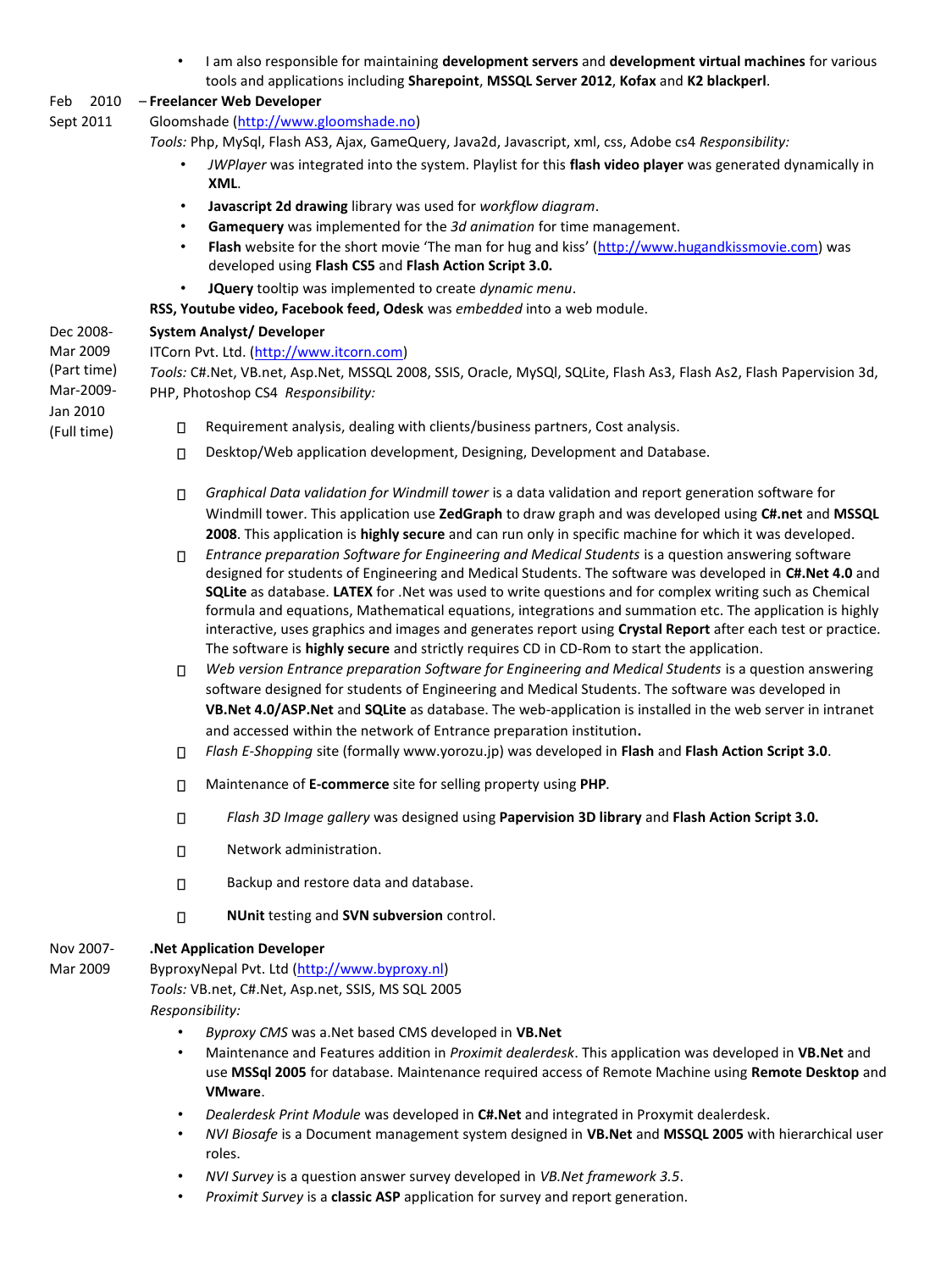- *Peugeot PDA Application* was developed for **Windows Mobile 6.0** using **VB.Net** and **MSSQL Compact 3.5**.
	- Data is synchronized with Proximit Dealerdesk database using Internet.
- Router, Database and Application server, Network and Printer Management.
- **SVN subversion** control.

#### *Education and Training*

| 2010-2011     | <b>Masters in Computer Science</b> |
|---------------|------------------------------------|
| $\sim$ $\sim$ | $\cdots$ $\cdots$ $\cdots$         |

(**Distinction**) University of Bedfordshire, Luton

**Module project:** *Online Flight Booking System*

An online flight ticket booking system developed in **.Net Framework 4.0 (c#.Net/vb.net), MSSQL 2008** and **Microsoft Business Intelligence (SSIS)**. An e-commerce website with PayPal payment system. **Dissertation:** *Face Recognition system using artificial neural network*

(Thesis topic: *Comparison of robustness of PCA and ICA based Face Recognition System using Artificial Neural Network*)

*Face recognition system* is a simulation project for the comparison of robustness or efficiency of two different data reduction techniques (PCA and ICA) using Multiclass and Pairwise Neural networking. Thousands of training faces have been fed to the system for training and the images are matched to test samples to measure the correctness of face recognition. Simulation had done using **MATLAB** and Artificial Neural networking toolkit.

#### 2003-2007 **Bachelor of Engineering in Computer**

(**3.26 CGPA**) **Engineering** Kathmandu University, Nepal **Module project:** 

- *Drug management system* is the resource management and accounting software for drug dealers and retailers. This software was the course project of Database System and was developed in **.Net framework 3.0 (VB.Net)** and **MSSql 2005**. Reports are generated using **Crystal Report**.
- *Meltmx Player* is the mp3 player with playlist management feature developed in **VB 6**.
- *Simple Spreadsheet* is the lightweight **EXCEL spreadsheet** software for creating and editing excel spreadsheet. This software was developed in **VB.Net**.
- *Hangman* was project of Human Computer Interaction developed in **JAVA**. This graphical eye catching game use **xml** to store question answers and save high scores.
- *KUCC Messenger* was project of Networking and developed in **JAVA.** This was multi-threaded serverclient based messenger system.
- *Rubic Cube* was 3D game developed as a course project for Computer Graphics and was programmed in **C++** using **OpenGL** library.

**Capstone project(Final year project):** *Dialog Based Expert System for Vaccines and Immunization Information Dialog based expert system* is a decision making expert system for vaccines and immunization for children which is localized in devnagari (Nepali/Hindi script) script using **Unicode UTF-8**. The system was developed in **JAVA**. The localization library was developed in **C++.** The knowledge base was designed in **PROLOG**. **JNI** is the interfacing tool for JAVA and C++. **JPI** was used for JAVA and Prolog interface.

#### 2001-2003 **Higher Secondary Education in Science (10+2)**

(**First Division)** Siddhartha Vanasthali College, Nepal

- 2001 **School Leaving Certificate**
- (**First Division**) Siddhartha Vanasthali Institute, Nepal
- 2012 **K2 Solution Professional**
- 2012 **ITIL Apollo 13 Simulation**
- 2005 **Diploma in repairing of SMPS and Monitor**.

C.T.C. Computer Institute, Kathmandu, Nepal *Descriptions*: SMPS, Monitor, UPS and Printer repairing. Total duration of the course was 110 hours.

2001

#### **Proficiency in Office Application**

College of Software Engineering, Kathmandu, Nepal *Descriptions*: Computer fundamentals.